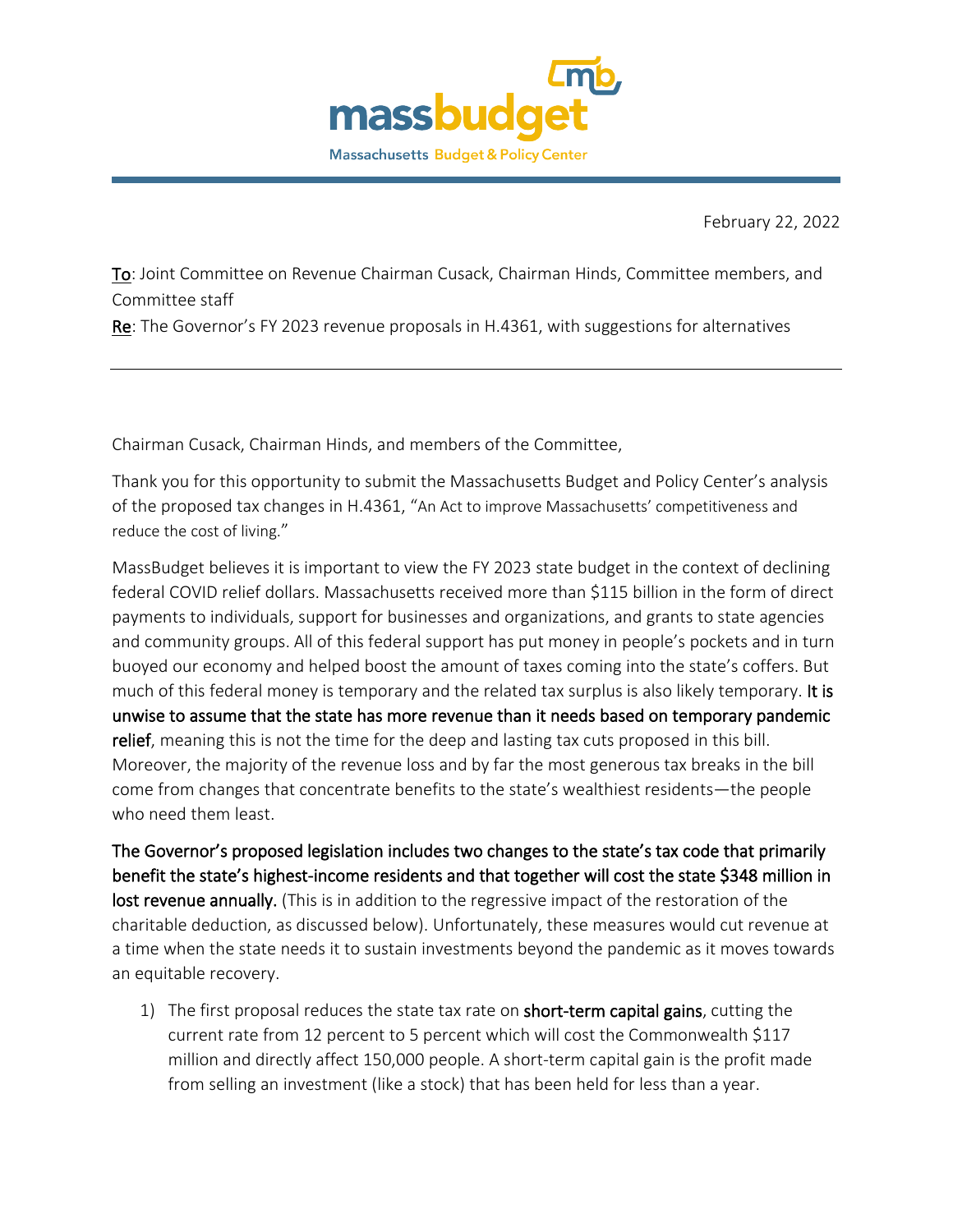Approximately 80 percent of the tax break will go to the state's highest income 1 percent of residents, while only about 3 percent will go to middle- or low-income people- who represent the bottom 80 percent of households.

2) A second proposed tax change would modify the state tax on estates and would cost the Commonwealth an estimated \$231 million in forgone revenue each year. Estate taxes are paid by an estate of a high-wealth individual at the time of death. The current estate tax threshold is \$1 million, and estates below the million-dollar threshold are fully exempt from the tax. Estates above the threshold currently pay a tax on the full value of their estate, which is sometimes referred to as the "estate tax cliff." The Governor's proposal would increase the threshold to \$2 million and change the structure of the tax so that it would apply only to the value of the estate above the threshold.

The Governor's estate tax proposal is an expensive tax break for the Commonwealth, and this money would be going back to the holders of these large estates who are some of the wealthiest families in the Commonwealth. Any reduction to the estate tax by definition only benefits people who hold enough wealth (above \$1 million currently) when they die that they are subject to an estate tax. The Massachusetts estate tax is graduated, and under current law the rates rise from 4 percent of the value of estates of about \$1 million to 16 percent for larger estate amounts.

- According to a recent analysis prepared by the Mass. Department of Revenue for the Senate Revenue Working Group, there were 4,274 estates taxed in Massachusetts in 2017, a year in which the state registered close to 58,900 deaths. According to the figures in that analysis, almost two-thirds of the value of the Governor's proposed estate tax break would go to the wealthiest two-fifths of the estates that are currently subject to tax. These are estates valued over about \$2.25 million. In other words, the benefits of the proposal are not even targeted to lower-value estates nearer the current threshold. The disproportionate benefit to larger estates is because the estate tax is a graduated tax. For larger estates, the proposal would remove from taxation \$2 million that would have otherwise been taxed at higher rates, making the exclusion worth more for those estates.
- The Governor's proposed estate tax change is not needed to eliminate one of the Governor's concerns with the current estate tax: the abrupt onset of the Massachusetts estate tax. The so-called "estate tax cliff" could alternately be eliminated with only a few million dollars of total revenue loss by instead creating a small tax credit just above the tax threshold that phases out quickly (for example as set out in [H.3038/](https://malegislature.gov/Bills/192/H3038)[S.1884\)](https://malegislature.gov/Bills/192/S1884). This would eliminate the current situation where some estates would have a higher after-tax value if their pre-tax value had been smaller. The approach would ensure that estates right above the threshold would pay less tax,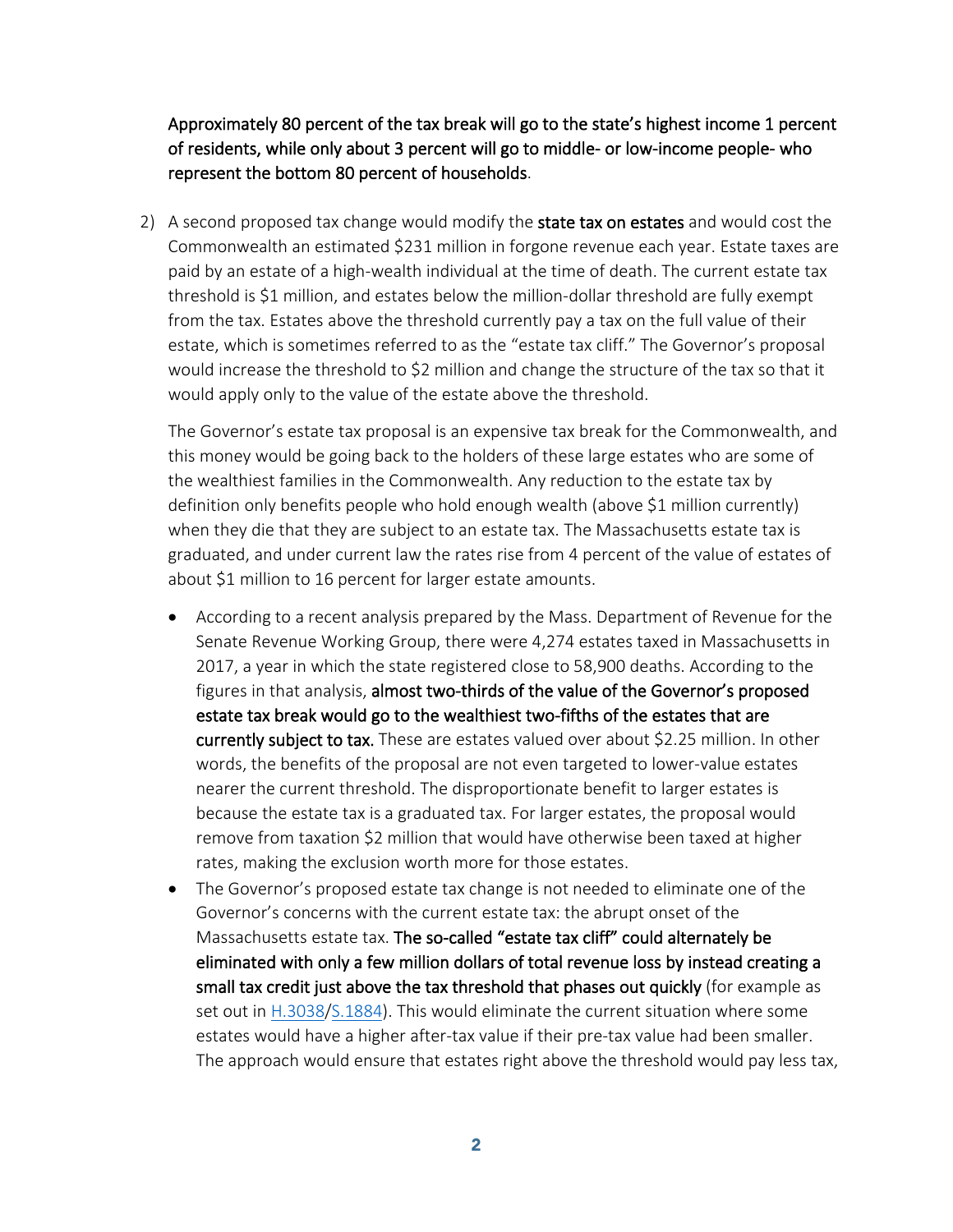and this goal would be accomplished without providing large tax benefits to the biggest estates.

In addition to the Administration's proposals for capital gains and estate taxation, the Governor's budget proposal would also make the tax system more regressive because it does not include language further delaying the FY 2023 implementation of a tax deduction for charitable contributions.

- Large contributors generally already receive a federal tax break on their contributions. Slightly more than half of the value of tax breaks from a state charitable tax deduction going into effect in FY 2023 would go to the tiny minority of tax filers with income over \$1 million. Once in effect, the full year's revenue loss would be about \$300 million annually.
- The benefit of this tax break would flow mostly to taxpayers whose incomes are so large that they choose not to take a standard deduction and choose instead to itemize their deductions. If Massachusetts lawmakers want to establish a state charitable deduction that would be targeted to middle- and lower-income taxpayers, they could do so by making the state deduction available *only to tax filers not also claiming the deduction on* their federal taxes. This would also retain most of the revenue that would otherwise be lost to this tax cut.

In contrast to these three tax breaks for the state's highest-income households, the Governor proposes other tax changes that would spread benefits across *all* income levels:

- Double the value of the refundable tax credit for families with children under 12 years of age or dependent adults in the household. This change would cost the state \$142.3 million in FY 2023, providing benefits to 627,000 tax filers—an average of \$227 per eligible tax filer.
- Double the business-related dependent care expense credit, a credit that tends to be used more by middle- or upper-income families who can afford professional child care, with a cost to the Commonwealth of \$24.3 million provided to 74,000—an average of \$328 per eligible tax filer.
- Increase the maximum allowable renters' deduction from \$3,000 to \$5,000, which would provide tax benefits to renters at all income levels. Because low-income tax filers are more likely to rent than upper-income tax filers they would benefit from this increase in the rental deduction amount. But this is not a refundable credit, so renters may be less able to apply this additional deduction against other taxable income.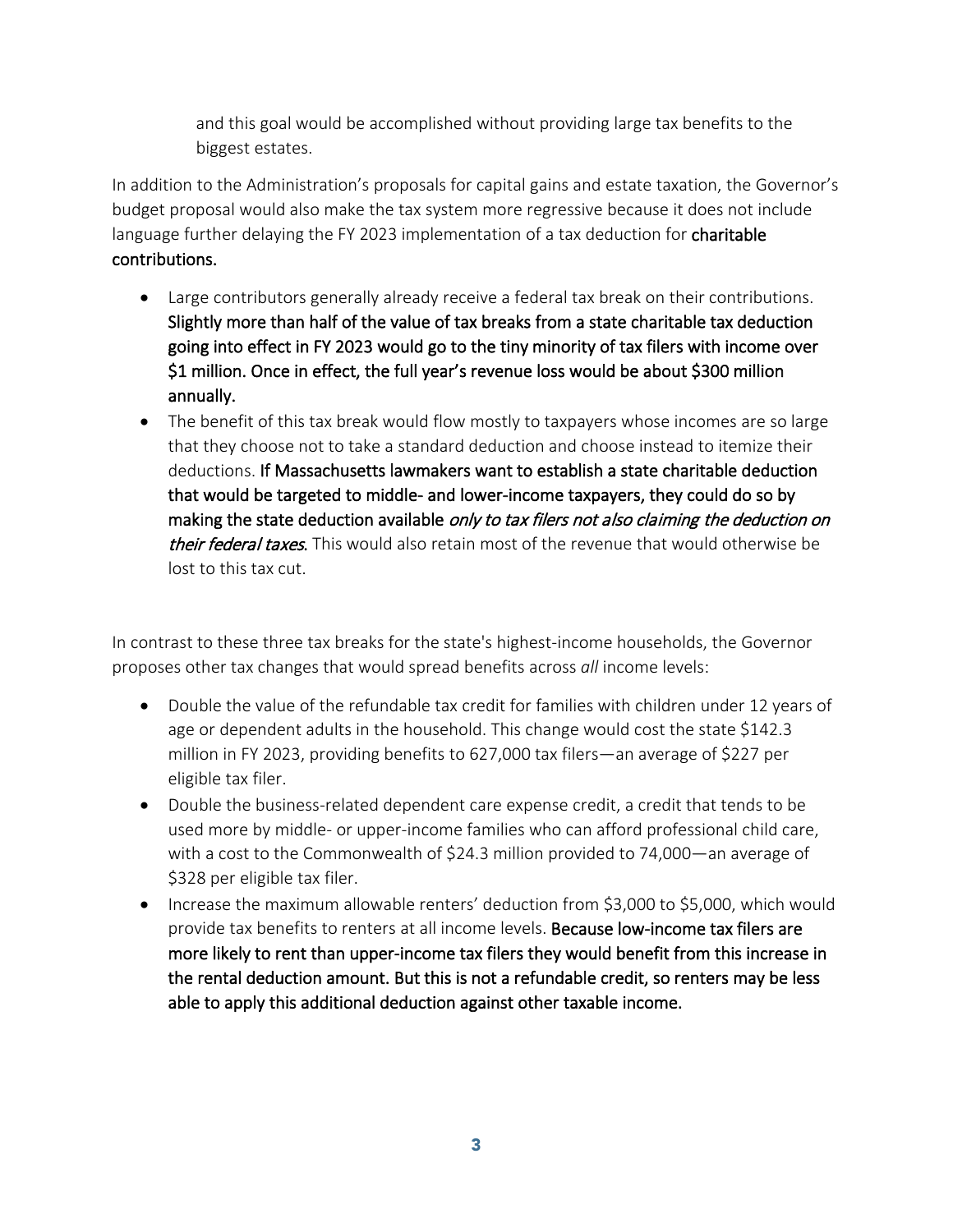There are two tax proposals in the Governor's budget that are truly targeted to low-income tax filers, though their total benefits are a small fraction of the tax cuts proposed, especially in contrast to the tax breaks that would chiefly benefit high-income filers:

- First, the Governor proposes a \$41 million tax break that aligns the state's income threshold "no tax status" with the higher federal levels, which would provide an average benefit of \$175 for low- and moderate-income filers. The total value of this tax break is not larger because many low-income people currently receive a refund and will continue to file income taxes to collect that check.
- Second, the Governor proposes doubling the value of the refundable senior circuit breaker credit for low- and moderate-income elders who have especially high housing costs. This change would cost the state an additional \$60 million annually in forgone revenue.

MassBudget also has concerns about the Governor proposed changes to the income tax code that would bring the state into conformity with the federal code. The intent of this change is to simplify tax filing and is projected to bring in about \$27 million in additional revenue in FY 2023. We are concerned however that over time bringing in some of the federal tax features, especially recently enacted changes in the Trump tax cuts such as so-called "Opportunity Zones," are designed in such a way to create much larger revenue losses in later years. We would urge a thorough prior study of the longer term consequences of this major potential change to state tax code with the intent of decoupling from select measures.

Finally, although the proposal appears in the outside sections (70 and 71) in the Governor's budget proposal rather than the associated tax bill under discussion in this specific hearing, we wish to note that MassBudget supports the Governor's proposal to end the practice of charging fees to individuals convicted of crimes as part of their parole or probation which results in an estimated \$4 million less in fees. These individuals and their families often face financial struggles that are compounded by these fees which make it more difficult to transition successfully from incarceration.

| FY 2023 BUDGET REVENUE INITIATIVES<br>(\$ millions)         |       |
|-------------------------------------------------------------|-------|
| <b>TAX REVENUES</b>                                         |       |
| Lowering the Tax Rate on Short-Term Capital Gains           | (117) |
| Reducing the Number of Households Subject to the Estate Tax | (231) |
| Doubling the Dependent Household Member Tax Credit          | (142) |
| Doubling the Child Care Expenses Tax Credit                 | (24   |
| Increasing the Rental Deduction                             |       |